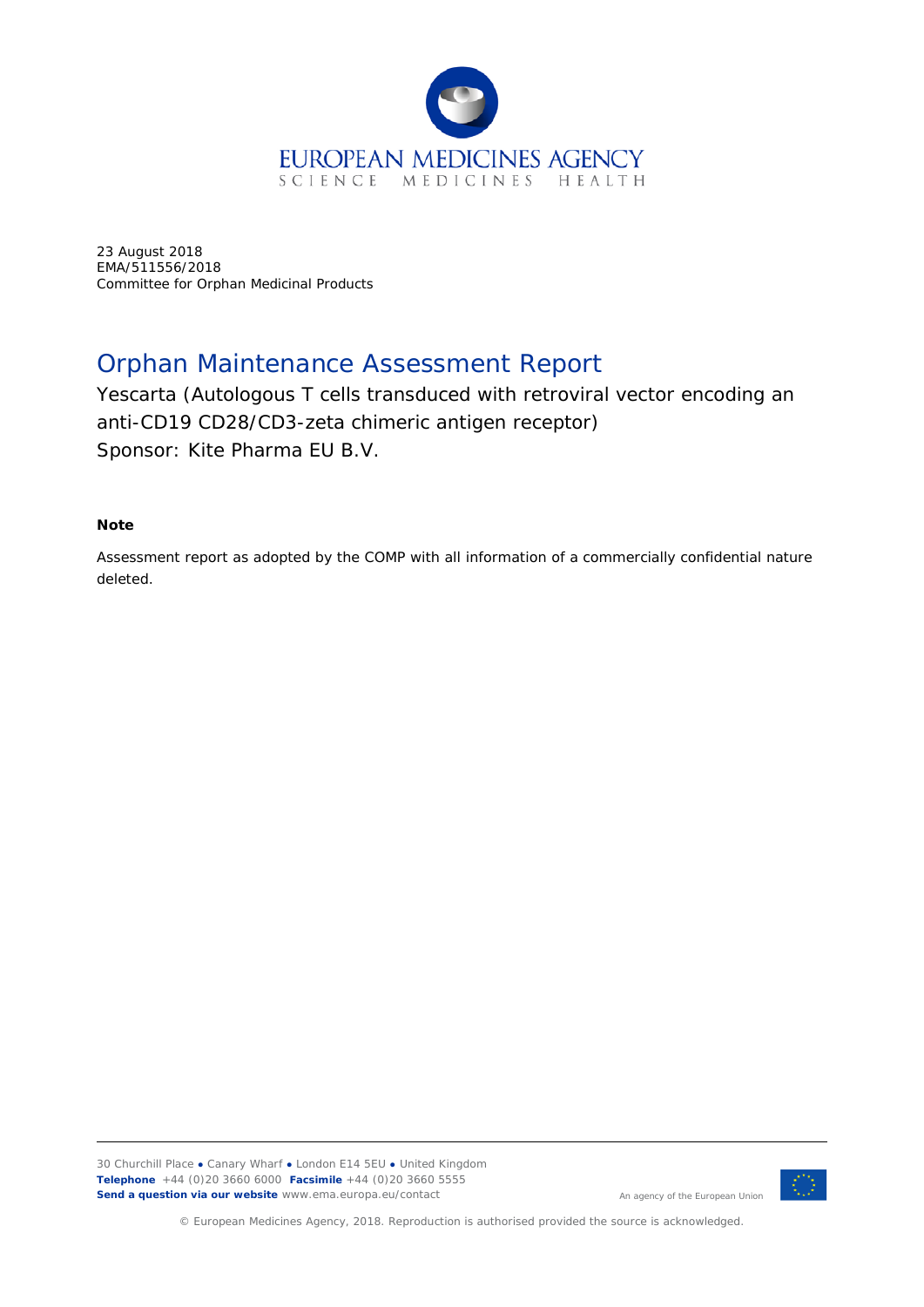# **Table of contents**

| Yescarta for treatment of diffuse large B cell lymphoma EU/3/14/1393                      |
|-------------------------------------------------------------------------------------------|
|                                                                                           |
| 1.2. Review of criteria for orphan designation at the time of marketing authorisation 5   |
|                                                                                           |
| Yescarta for treatment of primary mediastinal large B-cell lymphoma                       |
|                                                                                           |
|                                                                                           |
| 2.2. Review of criteria for orphan designation at the time of marketing authorisation  12 |
|                                                                                           |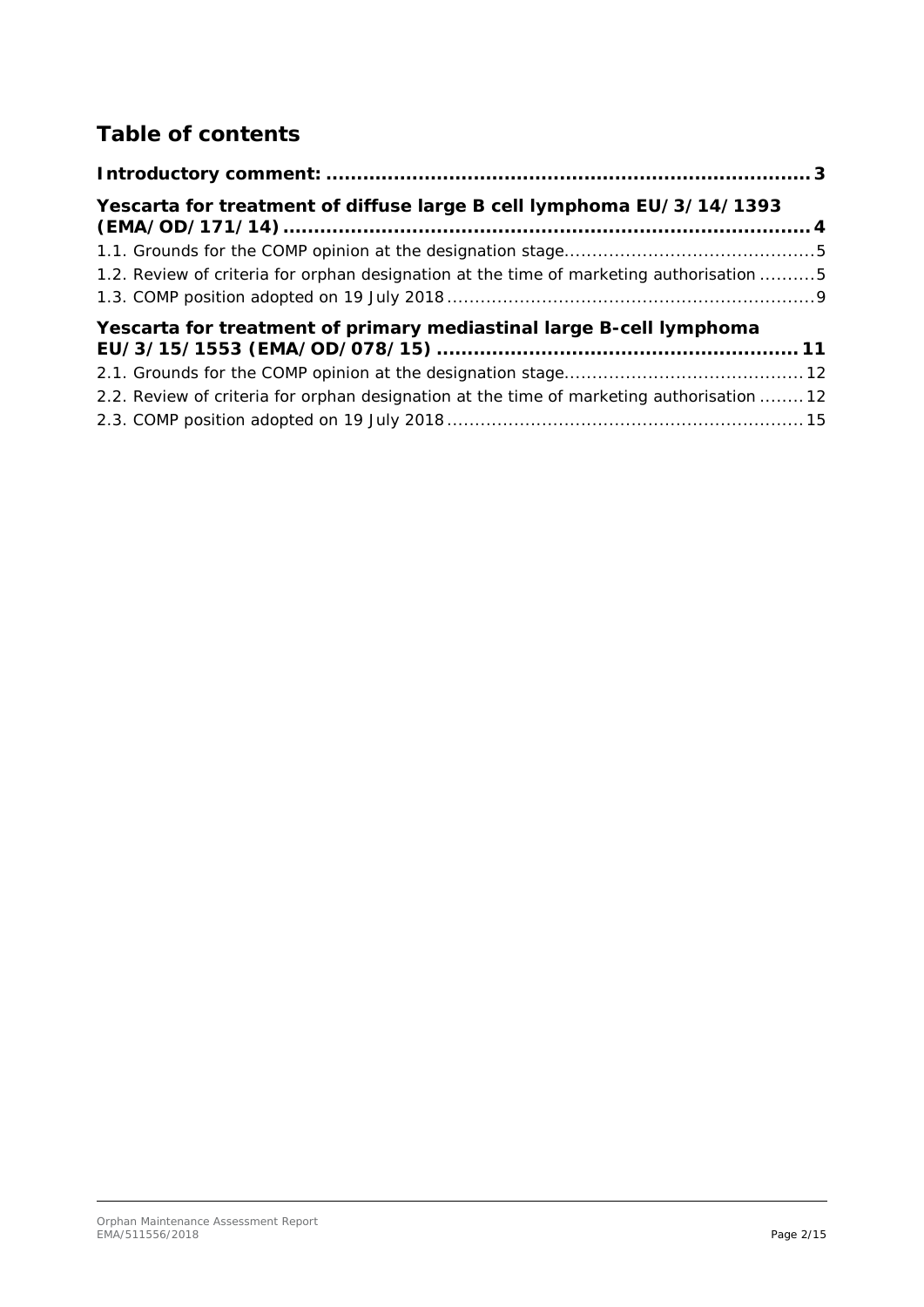# <span id="page-2-0"></span>**Introductory comment:**

The therapeutic indication refers to "the treatment of adult patients with relapsed or refractory diffuse large B cell lymphoma (DLBCL) and primary mediastinal large B cell lymphoma (PMBCL), after two or more lines of systemic therapy." It is acknowledged that the therapeutic indication falls entirely within two of the granted orphan designations, "treatment of primary mediastinal large B-cell lymphoma", and "treatment of diffuse large B-cell lymphoma".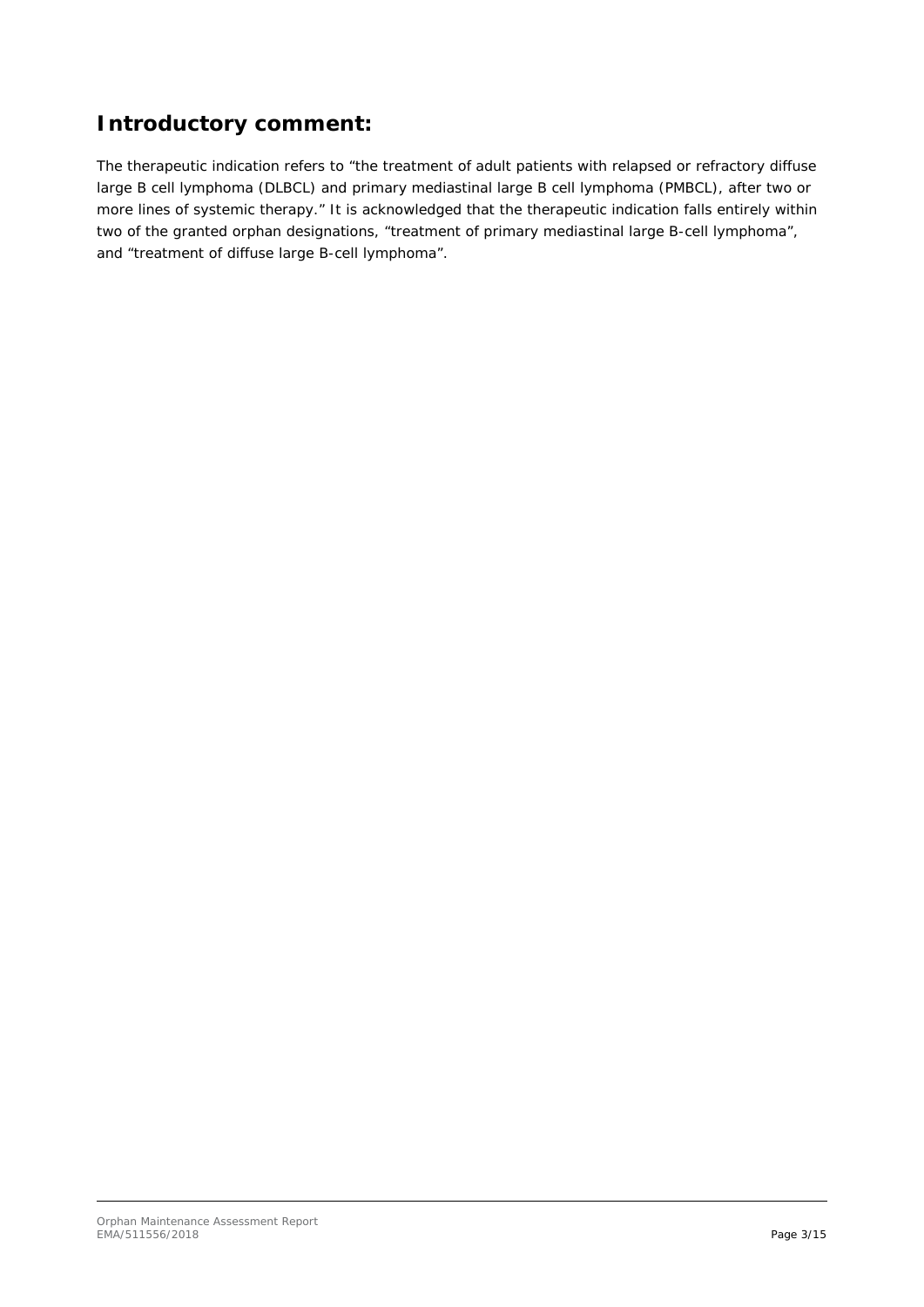# <span id="page-3-0"></span>**Yescarta for treatment of diffuse large B cell lymphoma EU/3/14/1393 (EMA/OD/171/14)**

# **1. Product and administrative information**

| Product                                                                |                                                           |  |  |
|------------------------------------------------------------------------|-----------------------------------------------------------|--|--|
| Active substance                                                       | Autologous T cells transduced with retroviral vector      |  |  |
|                                                                        | encoding an anti-CD19 CD28/CD3-zeta chimeric              |  |  |
|                                                                        | antigen receptor                                          |  |  |
| International Non-Proprietary Name                                     | Axicabtagene ciloleucel                                   |  |  |
| Orphan indication                                                      | Treatment of diffuse large B cell lymphoma                |  |  |
| Pharmaceutical form                                                    | Suspension for injection                                  |  |  |
| Route of administration                                                | Intravenous use                                           |  |  |
| Pharmaco-therapeutic group (ATC Code)                                  | $\blacksquare$                                            |  |  |
| Sponsor's details:                                                     | Kite Pharma EU B.V                                        |  |  |
|                                                                        | Science Park 408                                          |  |  |
|                                                                        | 1098 XH Amsterdam                                         |  |  |
|                                                                        | The Netherlands                                           |  |  |
| Orphan medicinal product designation procedural history                |                                                           |  |  |
| Sponsor/applicant                                                      | Kite Pharma UK, Ltd                                       |  |  |
| COMP opinion date                                                      | 08 October 2015                                           |  |  |
| EC decision date                                                       | 11 November 2015                                          |  |  |
| EC registration number                                                 | EU/3/14/1393                                              |  |  |
| Post-designation procedural history                                    |                                                           |  |  |
| Transfer of sponsorship                                                | Transfer from Kite Pharma UK, Ltd to Kite Pharma EU       |  |  |
|                                                                        | B.V - EC decision of 04 April 2017                        |  |  |
| Marketing authorisation procedural history                             |                                                           |  |  |
| Rapporteur / co-Rapporteur                                             | Jan Mueller-Berghaus, Claire Beuneu                       |  |  |
| Applicant                                                              | Kite Pharma EU B.V.                                       |  |  |
| Application submission date                                            | 29 July 2017                                              |  |  |
| Procedure start date                                                   | 17 August 2017                                            |  |  |
| Procedure number                                                       | EMA/H/C/004480                                            |  |  |
| Invented name                                                          | Autologous T cells transduced with retroviral vector      |  |  |
|                                                                        | encoding an anti-CD19 CD28/CD3-zeta chimeric              |  |  |
|                                                                        | antigen receptor                                          |  |  |
| Therapeutic indication                                                 | YESCARTA is indicated for the treatment of adult          |  |  |
|                                                                        | patients with relapsed or refractory diffuse large B-cell |  |  |
|                                                                        | lymphoma (DLBCL).                                         |  |  |
|                                                                        |                                                           |  |  |
|                                                                        | Further information on Yescarta can be found in the       |  |  |
|                                                                        | European public assessment report (EPAR) on the           |  |  |
|                                                                        | Agency's website ema.europa.eu/Find medicine/Human        |  |  |
|                                                                        | medicines/European public assessment reports              |  |  |
| CHMP opinion date                                                      | 28 June 2018                                              |  |  |
| COMP review of orphan medicinal product designation procedural history |                                                           |  |  |
| <b>COMP Co-ordinators</b>                                              | K. Penttila/ I. Wang                                      |  |  |
| Sponsor's report submission date                                       | 14 August 2017                                            |  |  |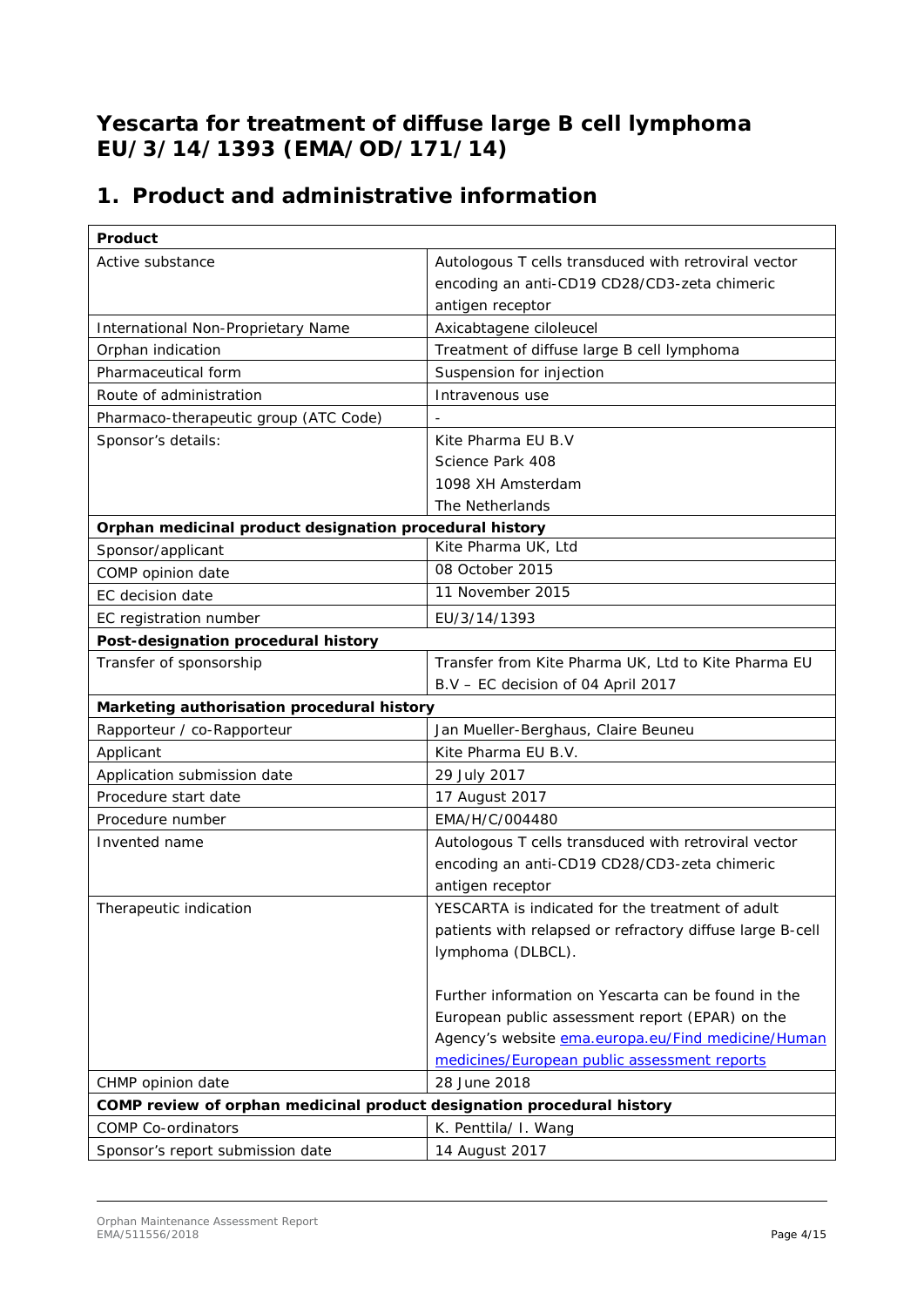| COMP discussion and adoption of list of | 19-21 June 2018 |
|-----------------------------------------|-----------------|
| questions                               |                 |
| Oral explanation                        | 17 July 2018    |
| COMP opinion date                       | 19 July 2018    |

## <span id="page-4-0"></span>*1.1. Grounds for the COMP opinion at the designation stage*

The COMP opinion on the orphan medicinal product designation was based on the following grounds:

- the intention to treat the condition with the medicinal product containing autologous T cells transduced with retroviral vector encoding an anti-CD19 CD28/CD3 zeta chimeric antigen receptor was considered justified based on preliminary clinical data showing anti-cancer activity in patients with refractory disease;
- the condition is chronically debilitating due to involvement of single or multiple nodal or extranodal sites, including the gastrointestinal tract and bone marrow and life-threatening with 5-year survival rates reported as low as approximately one in four patients for the high risk group;
- the condition was estimated to be affecting approximately 2.4 in 10,000 persons in the European Union, at the time the application was made.
- although satisfactory methods of treatment of the condition have been authorised in the European Union, the sponsor has provided sufficient justification for the assumption that the medicinal product containing autologous T cells transduced with retroviral vector encoding an anti-CD19 CD28/CD3 zeta chimeric antigen receptor may be of significant benefit to those affected by the condition. The sponsor has provided preliminary clinical data showing a favourable response in patients with progressive disease who are refractory to previous treatments. The Committee considered that this constitutes a clinically relevant advantage.

## <span id="page-4-1"></span>*1.2. Review of criteria for orphan designation at the time of marketing authorisation*

## **Article 3(1)(a) of Regulation (EC) No 141/2000**

*Intention to diagnose, prevent or treat a life-threatening or chronically debilitating condition affecting not more than five in 10 thousand people in the Community when the application is made*

### **Condition**

Diffuse large B-cell lymphoma (DLBCL) represents the most common subtype of non-Hodgkin lymphoma (NHL), accounting for 30% to 40% of all newly diagnosed cases. It has an unknown aetiology. A family history of lymphoma, autoimmune disease, human immunodeficiency virus (HIV) infection, hepatitis C virus (HCV) seropositivity, a high body mass as a young adult and some occupational exposures have been identified as risk factors of DLBCL. (Annals of Oncology 26 (Supplement 5): v116–v125, 2015)

DLBCL occurs in adult patients, with a median age in the seventh decade, but the age range is broad, and it may also occur in children. Clinical presentation and prognosis are variable, depending mainly of the extranodal site when they arise. These malignancies present in localised manner in approximately 20% of patients. Disseminated extranodal disease is less frequent, and one third of patients have systemic symptoms (Critical Reviews in Oncology/Hematology 87 (2013) 146–171).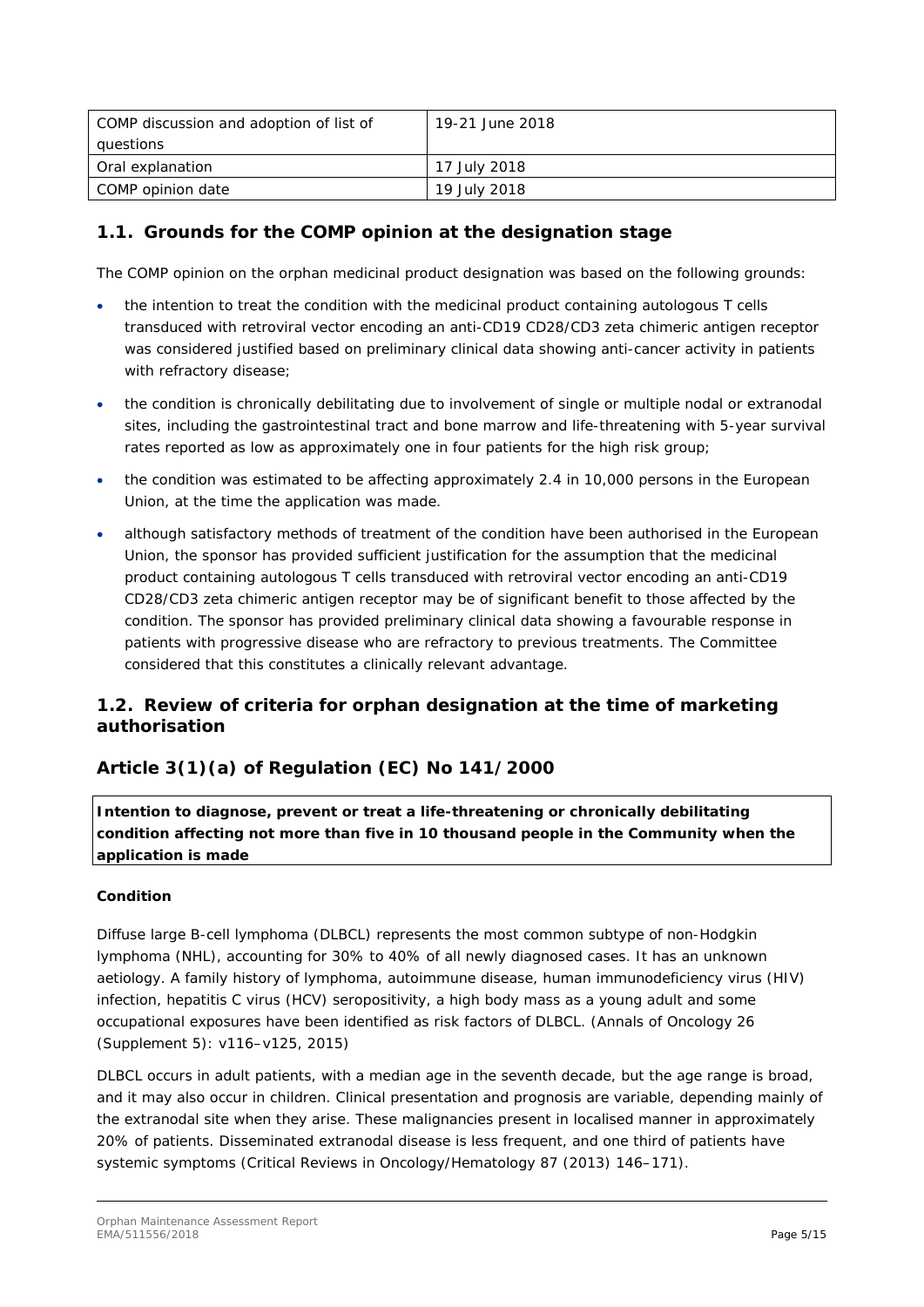The 2016 revision of the World Health Organization classification of lymphoid neoplasms (Swerdlow et al, Blood 2016 127:2375-2390) makes additions to the DLBCL entity. In particular, DLBCL-NOS (with two further subtypes added compared to the previous 2008 version, Germinal center B-cell type, and activated B-cell type), Primary DLBCL of the CNS, Primary cutaneous DLBCL, EBV+DLBCL NOS (new modification), HHV8+DLBCL NOS (new addition), DLBCL associated with chronic inflammation, T-cell histiocytic rich large B cell lymphoma are all listed in the new classification.

The therapeutic indication refers to "the treatment of adult patients with relapsed or refractory diffuse large B cell lymphoma (DLBCL)" It is acknowledged that the therapeutic indication falls entirely within the granted orphan designation "treatment of diffuse large B-cell lymphoma".

### **Intention to diagnose, prevent or treat**

Further to the CHMP opinion the intention to treat the orphan condition was considered justified. Please see EPAR - scientific discussion.

#### **Chronically debilitating and/or life-threatening nature**

The applicant has not identified any change in the seriousness of the condition, and referred to a study by Mounier and co-workers (Lancet Haematol. 2015 Nov;2(11):e481-91). In Europe, the 5-year overall survival is around 60% (Haematologica March 2017 102: 584-592).

The COMP acknowledged that the condition is chronically debilitating due to involvement of single or multiple nodal or extra nodal sites, including the gastrointestinal tract and bone marrow and lifethreatening with 5-year survival rates reported as low as 26% for the high risk patients. Although the overall cure rate of DLBCL is 60-70%, about 30-40% of patients relapse and 10% have refractory disease.

### **Number of people affected or at risk**

For the number of people affected by the condition, an upwards-revised estimate for a point prevalence of 4.5 per 10,000 was proposed. This was calculated in three steps:

- 1. Crude incidence of all non-Hodgkin lymphomas as appearing in the European Cancer Information System (ECIS) portal, which is then:
- 2. Corrected by applying a 47.8% rate to account for DLBCL (as per Smith et al Br J Cancer. 2015 Apr 28;112(9):1575-84), and
- 3. Finally multiplied by 5 years which is assumed to be a measure for the duration of the condition. The latter duration appears to be based on a 46.3% 5-year survival rate (again per the Smith paper, Br J Cancer. 2015 Apr 28;112(9):1575-84).

The COMP acknowledged the estimate but also considered that the highest prevalence figure cited in the Smith paper was 4.55/10,000 (citing a 10-year partial prevalence in the range of 41.1–45.5) and an approximately 4.6 per 10.000 figure was considered for the purpose of maintenance.

## **Article 3(1)(b) of Regulation (EC) No 141/2000**

*Existence of no satisfactory methods of diagnosis prevention or treatment of the condition in question, or, if such methods exist, the medicinal product will be of significant benefit to those affected by the condition.*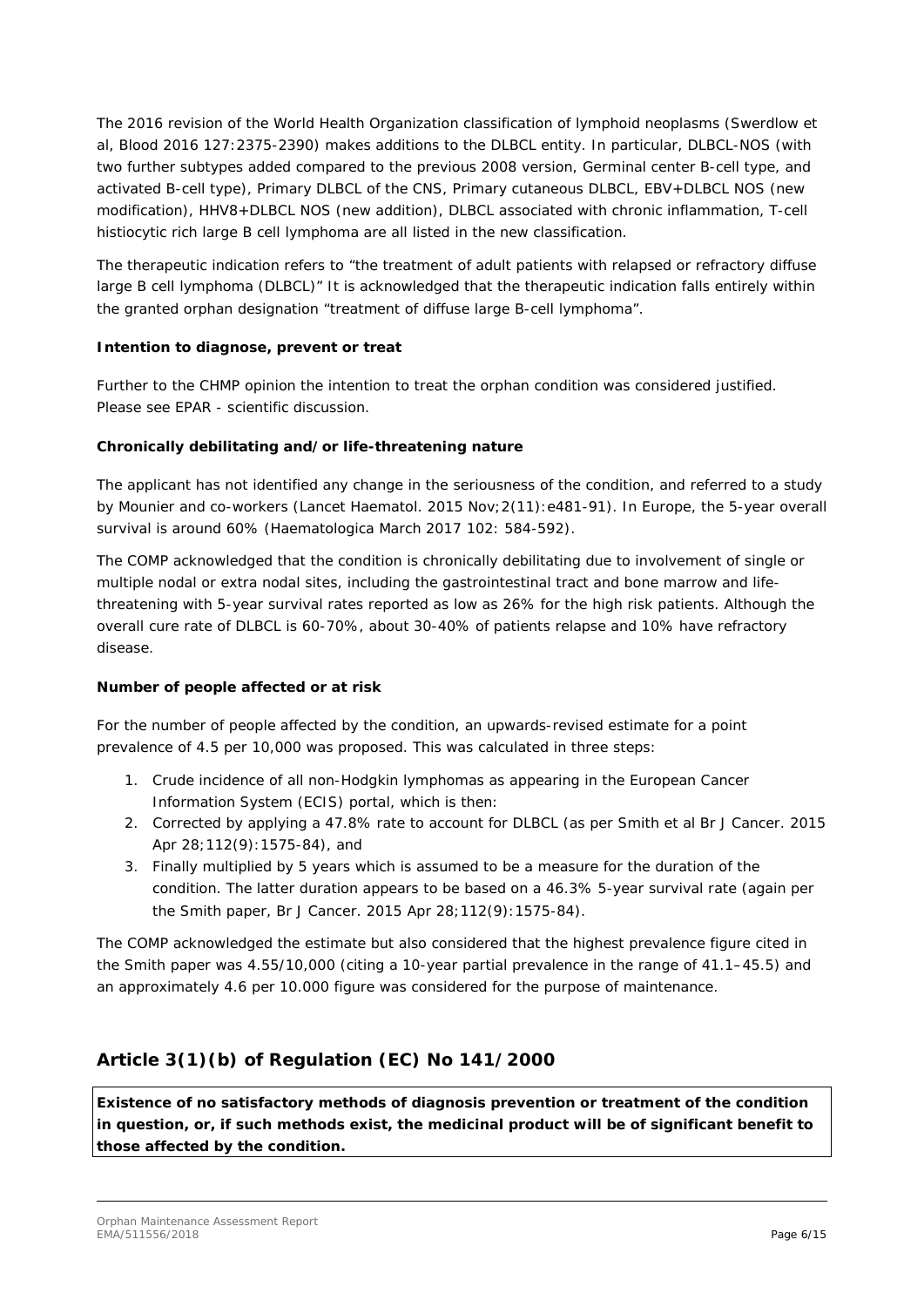#### **Existing methods**

Several medicinal products are authorised for broader indications such as Non-Hodgkin lymphomas, and the COMP has previously considered them satisfactory in the treatment of DLBCL and should be considered for the purpose of significant benefit. These include cyclophosphamide, doxorubicine, bendamustine, bleomycin, vincristine, vindesine, etoposide, iphosphamide, chlorabucil, lomustine, prednisone, and prednisolone. Previously the COMP has also considered rituximab, docetaxel, mitoxantrone, methotrexate, epirubicin, dexamethasone, cytarabine, and pixantrone.

ESMO guidelines exist for the treatment of diffuse large B-cell lymphoma (Tilly et al. Ann Oncol (2015) 26 (suppl 5): v116-v125). Specifically for the relapsed refractory settings, which is the focus of this orphan maintenance procedure the following recommendations stand:

- In patients aged <65–70 years with good performance status and no major organ dysfunction, salvage regimens with rituximab and chemotherapy followed, in responsive patients, by HDC and ASCT, are recommended. Salvage regimens such as R-DHAP (rituximab, cisplatin, cytarabine, dexamethasone) or R-ICE (rituximab, ifosfamide, carboplatin, etoposide) appear to have similar outcomes. R-GDP (rituximab, cisplatin, gemcitabine, dexamethasone) is also recommended in the ESMO guidelines. BEAM (carmustine, etoposide, cytarabine and melphalan) is the most commonly used high-dose regimen.
- Patients not suitable for high-dose therapy may be treated with the same or other salvage regimens as R-GEMOX (rituximab, gemcitabine, oxaliplatin). Pixantrone, is also discussed in these guidelines as an option in heavily pre-treated patients.

| Eligible for transplant                                                                                         | Not eligible for transplant                    |  |
|-----------------------------------------------------------------------------------------------------------------|------------------------------------------------|--|
| Platinum-based chemotherapy regimens (i.e. R-DHAP, R-ICE, R-<br>GDP) as salvage treatment                       | Platinum- and/or gemcitabine-based<br>regimens |  |
| For chemosensitive patients: R-HDCT with ASCT as<br>Clinical trials with novel drugs<br>remission consolidation |                                                |  |
| Consider allogeneic transplantation in patients relapsed                                                        |                                                |  |
| after R-HDCT with ASCT or in patients with                                                                      |                                                |  |
| poor-risk factors at relapse                                                                                    |                                                |  |
| >2 relapse/progress                                                                                             |                                                |  |
| Eligible for transplant                                                                                         | Not eligible for transplant                    |  |
| Allogeneic transplantation                                                                                      | Clinical trials with novel drugs               |  |
| Clinical trials with novel drugs                                                                                | Palliative care                                |  |

**Table 1.** R/R recommendations from Tilly et al. Ann Oncol (2015) 26 S5.

### **Significant benefit**

**First relapse/progress** 

To address the issue of significant benefit in DLBCL, the applicant drew from the observations of the pivotal ZUMA-1 study and historical SCHOLAR-1 study, separated the observations pertaining specifically to DLBCL patients, discussed the received treatments and performed indirect comparisons of the results versus the existing products.

The pivotal study was KTE-C19-101 (ZUMA-1). ZUMA-1 enrolled subjects with refractory aggressive NHL (DLBCL, PMBCL, and Transformed follicular lymphoma) across multiple study centres. Phase 1 enrolled 7 subjects and identified a tolerable regimen for further study in Phase 2. Phase 2 comprises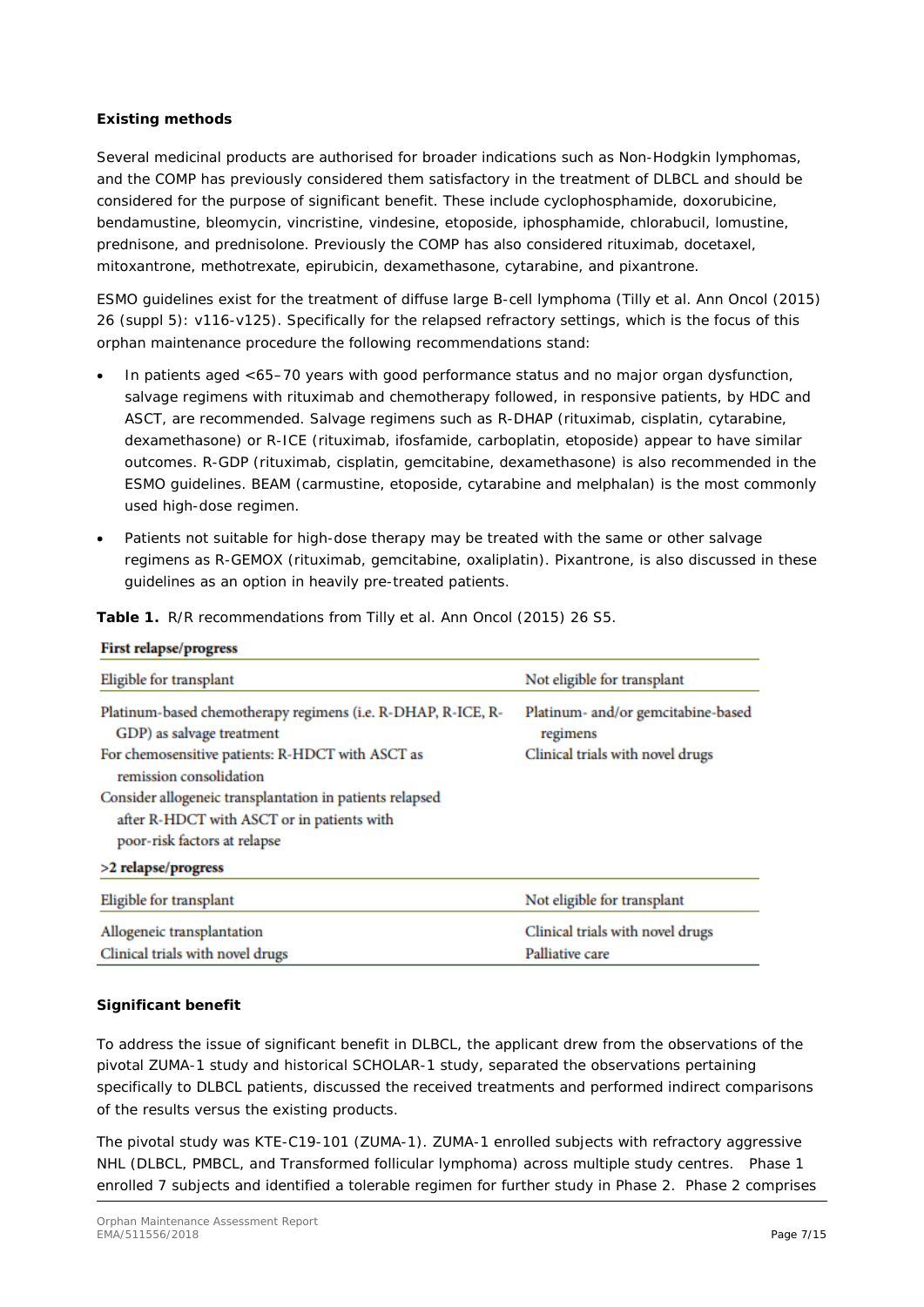of 3 cohorts: Cohorts 1 and cohort 2 have completed enrolment and Cohort 3 is currently enrolling subjects. Most subjects had stage III or IV disease and were refractory to second- or greater-line therapy; nearly half had International Prognostic Index (IPI) scores of 3 or 4. The outcomes for all enrolled patients can be summarised as follows (detailed results can be found in the Yescarta EPAR): the primary endpoint (superiority of ORR compared to a historic control ORR of 20%) was met in Phase 2 for Cohort 1 at the second interim analysis and subsequently in Cohorts 1 and 2 combined. Additionally, ORR among all 101 subjects treated in Phase 2 was 83% (95% CI: 74%, 90%), with a CR rate of 58%. The ORR among all 101 subjects based on central review was 72% (95% CI: 62%, 81%), with a CR rate of 51%, respectively. ORR in all 111 enrolled patients in Cohorts 1 and 2 was 77% (95% CI: 69%, 85%) with a CR rate of 55% per local investigator and 66% (95% CI: 56%, 75%) with a CR rate 47% per central reviewer. With regards to the controls used, SCHOLAR-1 was a patient pooled, retrospective analysis, which integrated data from 2 randomized Phase 3 studies (LYSARC-CORAL and Canadian Cancer Trials Group LY.12) and 2 observational databases (MD Anderson Cancer Center and Mayo Clinic/University of Iowa Specialized Program of Research Excellence [SPORE]) of patients with refractory diffuse large B-cell lymphoma (DLBCL), primary mediastinal B-cell lymphoma (PMBCL), and transformed follicular lymphoma (TFL), with refractory defined as progressive disease (PD) or stable disease (SD) < 6 months as best response to last line of chemotherapy ( $\geq 4$  cycles of first-line or 2 cycles of later-line therapy) or relapse ≤ 12 months after autologous stem cell transplantation (ASCT).

Specifically for the demonstration of significant benefit in DLBCL, the sponsor presents data from ZUM-1 in patients with DLBCL and noted an ORR of 84% versus 26% in the control study. All subjects with DLBCL in SCHOLAR-1 received an anthracycline containing regimen and an anti-CD20 agent during first line therapy, while second line regimens consisted of platinum agents with an anti-CD20 agent and were predominantly comprised of ICE, DHAP, or GDP. In ZUMA-1, DLBCL patients were required to have received prior treatment with an anthracycline regimen and an anti-CD20, and the majority received a platinum-containing second line therapy. This comparison is depicted in the table below: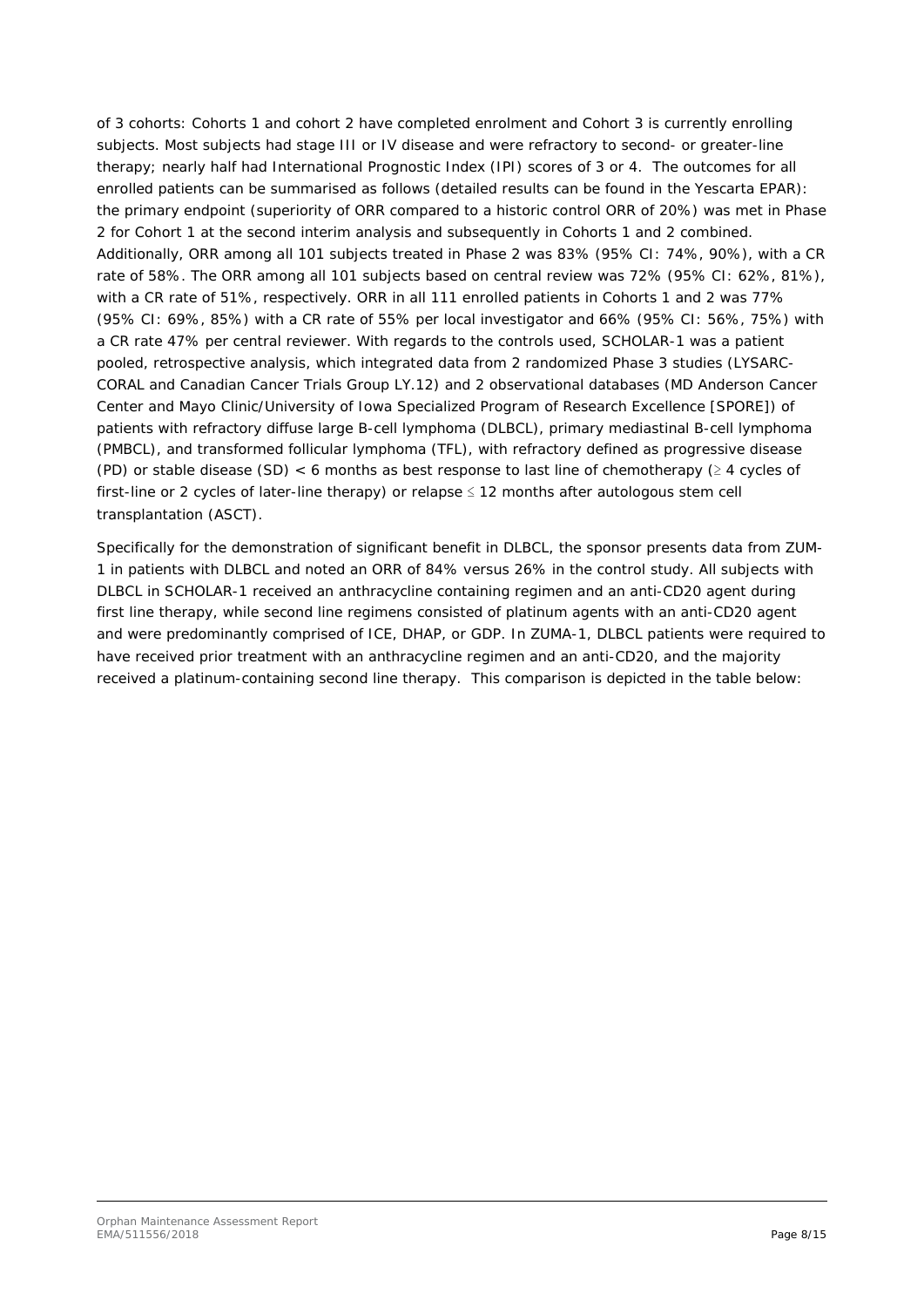|                                                 | ZUMA-1                     | <b>SCHOLAR-1</b> |
|-------------------------------------------------|----------------------------|------------------|
|                                                 | $(N = 93)$                 | $(N=462)$        |
| ORR (%) [95% CI]                                | 84 (75, 91)                | 26 (22, 30)      |
| CR(%)                                           | 57                         | 9                |
| Duration of Responsea, median (months) [95% CI] | 8.1(2.4, NR)               | NА               |
| Duration of Responsea, CR, median (months) [95% | NR (11.1, NR)<br><b>NA</b> |                  |
| CI]                                             |                            |                  |
| Overall Survival, median (months) [95% CI]      | NR (11.5, NR)              | 6.6(6.1, 7.6)    |
| 6 month OS (%) [95% CI]                         | 79 (69, 86)                | 56 (51, 60)      |
| 12 month OS (%) [95% CI]                        | 59 (49, 68)                | 28 (24, 32)      |
| 18 month OS (%) [95% CI]                        | 50(37, 61)                 | 24 (20, 28)      |

**Table 2.** Response rates and OS in Patients with DLBCL in ZUMA-1 (pivotal) and SCHOLAR-1 (control).

<sup>a</sup> Minimum follow-up of 12 months with median follow up of 15.1 months.

It was also pointed out that the response rates in the pivotal trial compared favourably to pixantrone monotherapy (ORR of 40%) in heavily pretreated R/R aggressive non-Hodgkin lymphomas (Pettengel et al. Leukemia & Lymphoma, May 2012; 53(5): 836–841), and that there are no options specifically recommended after  $2^{nd}$  relapse in the ESMO quidelines.

Overall the COMP considered that the sponsor has provided clinical data showing responses in patients with relapsed or refractory diffuse large B-cell lymphoma, which compare favourably to responses with existing treatments in historical controls. The COMP considered that this constitutes a clinically relevant advantage.

## <span id="page-8-0"></span>*1.3. COMP position adopted on 19 July 2018*

The COMP concluded that:

- the proposed therapeutic indication falls entirely within the scope of the orphan indication of the designated Orphan Medicinal Product;
- the prevalence of diffuse large B-cell lymphoma (hereinafter referred to as "the condition") was estimated to remain below 5 in 10,000 and was concluded to be 4.6 in 10,000 persons in the European Union, at the time of the review of the designation criteria;
- the condition is chronically debilitating and life-threatening with 5-year survival rates reported as low as approximately 25% for high risk patients;
- although satisfactory methods of treatment of the condition have been authorised in the European Union, the assumption that Yescarta may be of potential significant benefit to those affected by the orphan condition still holds. The sponsor has provided clinical data showing responses in patients with relapsed or refractory diffuse large B-cell lymphoma, which compare favourably to responses with existing treatments in historical controls. The COMP considers that this constitutes a clinically relevant advantage.

The COMP, having considered the information submitted by the sponsor and on the basis of Article 5(12)(b) of Regulation (EC) No 141/2000, is of the opinion that:

- the criteria for designation as set out in the first paragraph of Article 3(1)(a) are satisfied;
- the criteria for designation as set out in Article  $3(1)(b)$  are satisfied.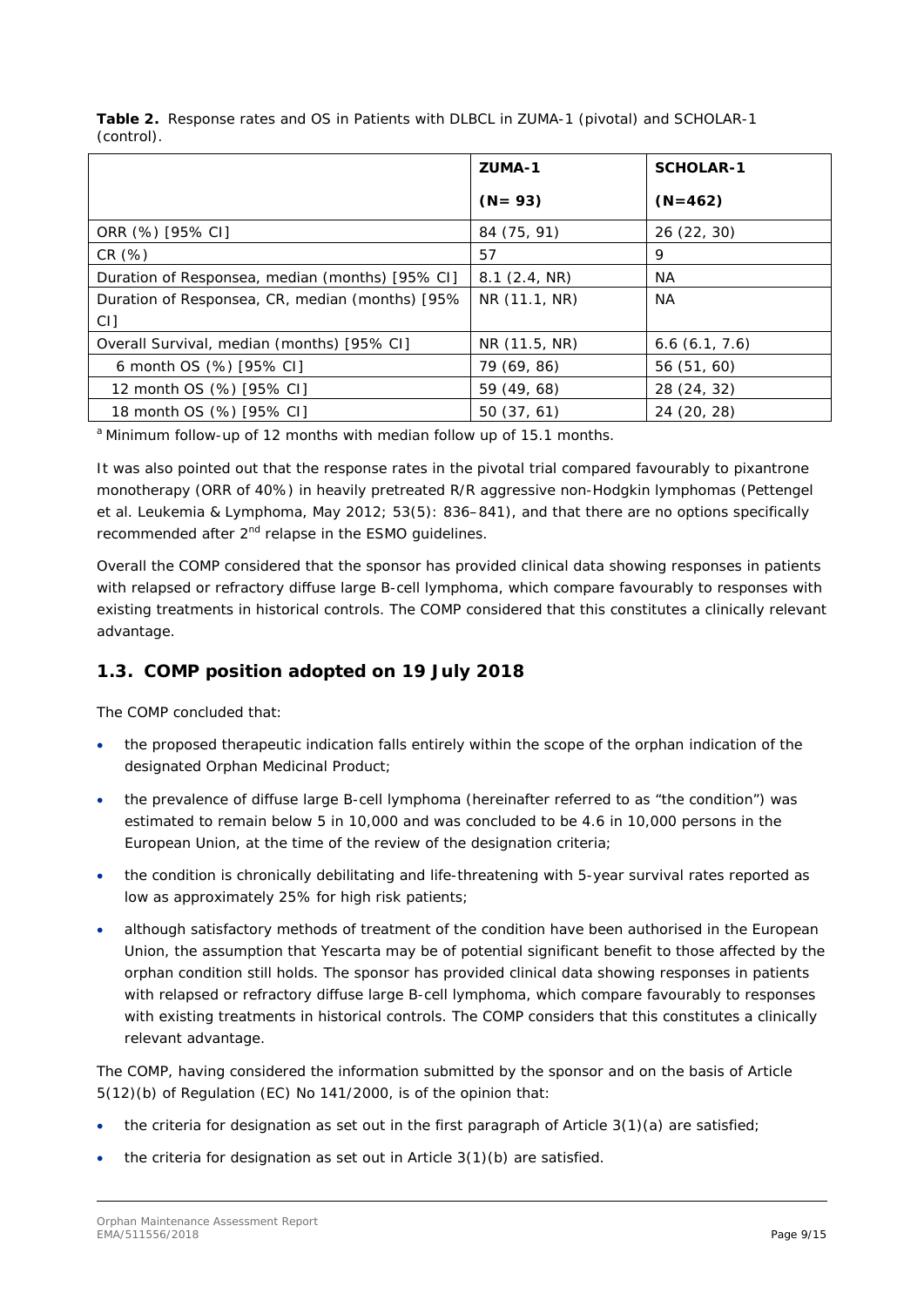The Committee for Orphan Medicinal Products has recommended that Yescarta, autologous T cells transduced with retroviral vector encoding an anti-CD19 CD28/CD3-zeta chimeric antigen receptor axicabtagene ciloleucel, EU/3/14/1393 for treatment of diffuse large B cell lymphoma is not removed from the Community Register of Orphan Medicinal Products.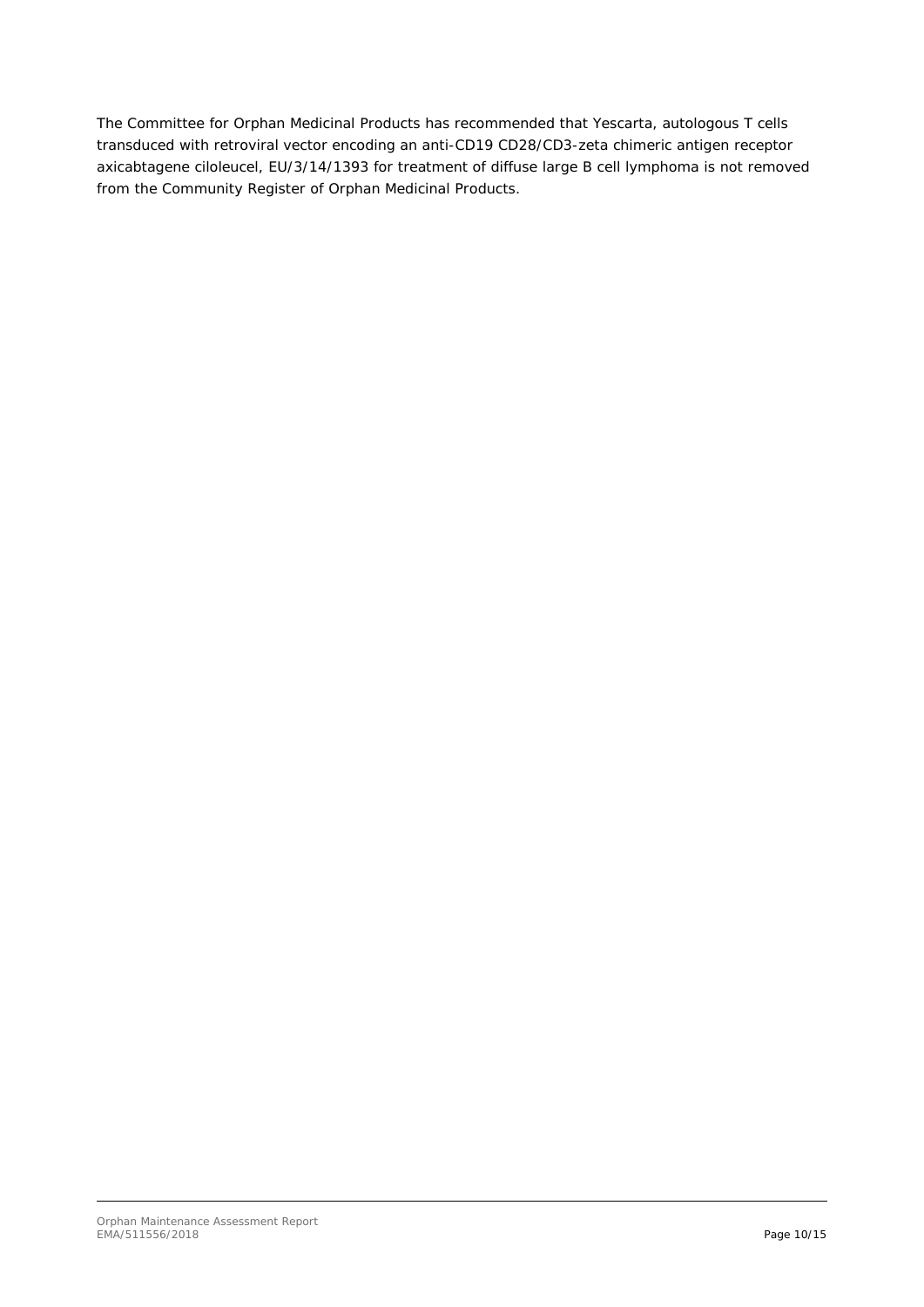## <span id="page-10-0"></span>**Yescarta for treatment of primary mediastinal large B-cell lymphoma EU/3/15/1553 (EMA/OD/078/15)**

# **2. Product and administrative information**

| Product                                                                |                                                      |
|------------------------------------------------------------------------|------------------------------------------------------|
| Active substance                                                       | Autologous T cells transduced with retroviral vector |
|                                                                        | encoding an anti-CD19 CD28/CD3-zeta chimeric         |
|                                                                        | antigen receptor                                     |
| International Non-Proprietary Name                                     | Axicabtagene ciloleucel                              |
| Orphan indication                                                      | Treatment of primary mediastinal large B-cell        |
|                                                                        | lymphoma                                             |
| Pharmaceutical form                                                    | Suspension for intravenous injection                 |
| Route of administration                                                | Intravenous use                                      |
| Pharmaco-therapeutic group (ATC Code)                                  |                                                      |
| Sponsor's details:                                                     | Kite Pharma EU B.V                                   |
|                                                                        | Science Park 408                                     |
|                                                                        | 1098 XH Amsterdam                                    |
|                                                                        | The Netherlands                                      |
| Orphan medicinal product designation procedural history                |                                                      |
| Sponsor/applicant                                                      | Kite Pharma UK, Ltd                                  |
| COMP opinion date                                                      | 08 October 2015                                      |
| EC decision date                                                       | 11 November 2015                                     |
| EC registration number                                                 | EU/3/15/1553                                         |
| Post-designation procedural history                                    |                                                      |
| Transfer of sponsorship                                                | Transfer from Kite Pharma UK, Ltd to Kite Pharma EU  |
|                                                                        | B.V - EC decision of 04 April 2017                   |
| Marketing authorisation procedural history                             |                                                      |
| Rapporteur / co-Rapporteur                                             | Jan Mueller-Berghaus, Claire Beuneu                  |
| Applicant                                                              | Kite Pharma EU B.V.                                  |
| Application submission date                                            | 29 July 2017                                         |
| Procedure start date                                                   | 17 August 2017                                       |
| Procedure number                                                       | EMA/H/C/004480                                       |
| Invented name                                                          | Autologous T cells transduced with retroviral vector |
|                                                                        | encoding an anti-CD19 CD28/CD3-zeta chimeric         |
|                                                                        | antigen receptor                                     |
| Therapeutic indication                                                 | YESCARTA is indicated for the treatment of adult     |
|                                                                        | patients with primary mediastinal large B-cell       |
|                                                                        | lymphoma (PMBCL), after two or more lines of         |
|                                                                        | systemic therapy.                                    |
|                                                                        |                                                      |
|                                                                        | Further information on Yescarta can be found in the  |
|                                                                        | European public assessment report (EPAR) on the      |
|                                                                        | Agency's website ema.europa.eu/Find medicine/Human   |
|                                                                        | medicines/European public assessment reports         |
| CHMP opinion date                                                      | 28 June 2018                                         |
| COMP review of orphan medicinal product designation procedural history |                                                      |
| <b>COMP Co-ordinators</b>                                              | K. Penttila/ I. Wang                                 |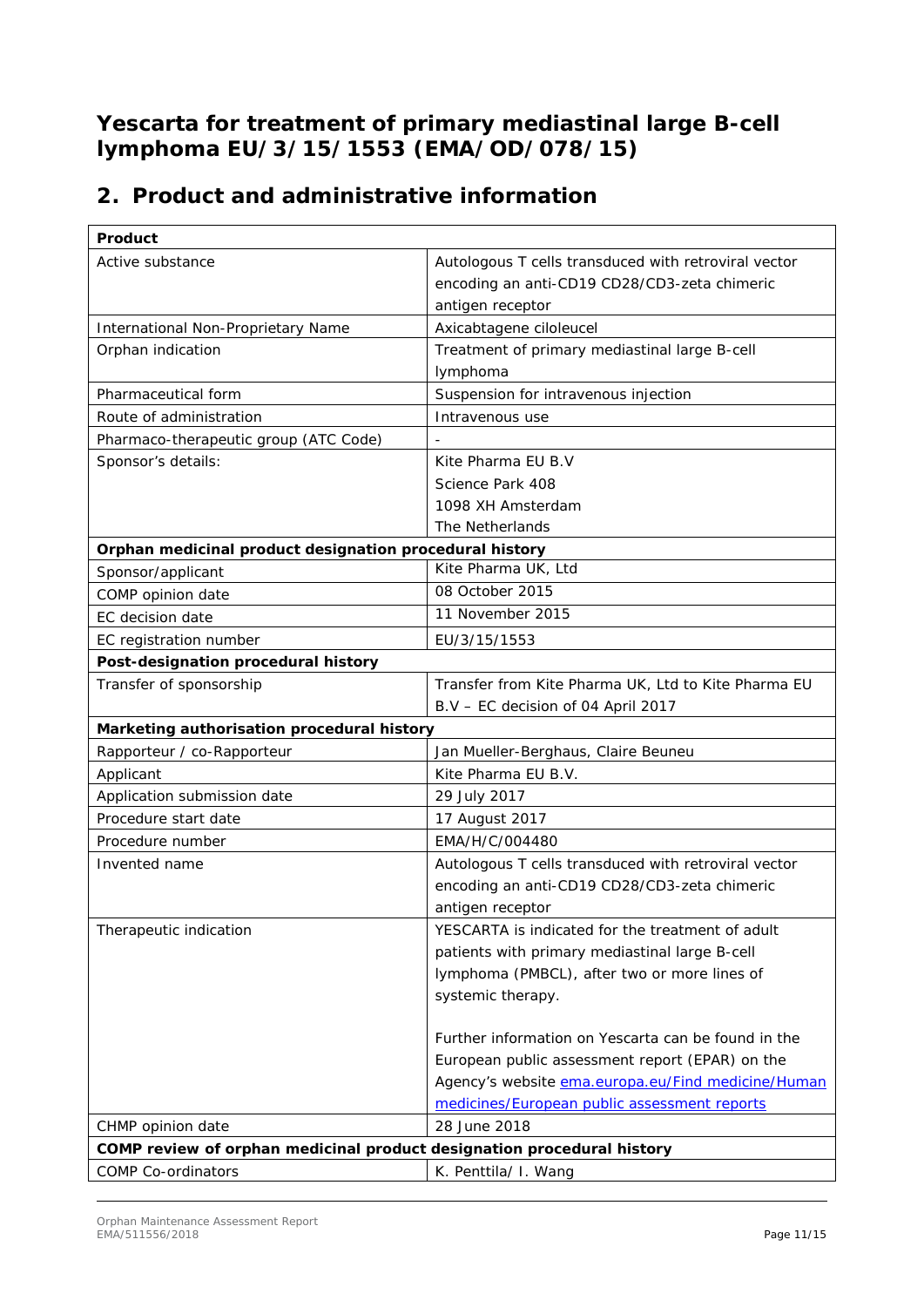| Sponsor's report submission date        | 14 August 2017  |
|-----------------------------------------|-----------------|
| COMP discussion and adoption of list of | 19-21 June 2018 |
| questions                               |                 |
| Oral explanation                        | 17 July 2018    |
| COMP opinion date                       | 19 July 2018    |

## <span id="page-11-0"></span>*2.1. Grounds for the COMP opinion at the designation stage*

The COMP opinion on the orphan medicinal product designation was based on the following grounds:

- the intention to treat the condition with the medicinal product containing autologous T cells transduced with retroviral vector encoding an anti-CD19 CD28/CD3-zeta chimeric antigen receptor was considered justified based on preliminary clinical data in patients affected by the condition who responded to treatment with the product as assessed by imaging;
- the condition is life-threatening due to relapses in 20-30% of patients who have poor prognosis and chronically debilitating in particular due to superior vena cava syndrome, night sweats, fever and weight loss;
- the condition was estimated to be affecting approximately 0.3 in 10,000 persons in the European Union, at the time the application was made;.
- although satisfactory methods of treatment of the condition have been authorised in the European Union, the sponsor has provided sufficient justification for the assumption that the medicinal product containing autologous T cells transduced with retroviral vector encoding an anti-CD19 CD28/CD3-zeta chimeric antigen receptor may be of significant benefit to those affected by the condition. The sponsor has provided preliminary clinical data that demonstrate radiological responses in relapsed/refractory patients with B-cell neoplasias, including primary mediastinal large B-cell lymphoma. The Committee considered that this constitutes a clinically relevant advantage.

## <span id="page-11-1"></span>2.2. Review of criteria for orphan designation at the time of marketing *authorisation*

## **Article 3(1)(a) of Regulation (EC) No 141/2000**

Intention to diagnose, prevent or treat a life-threatening or chronically debilitating *condition affecting not more than five in 10 thousand people in the Community when the application is made*

### **Condition**

As regards any evolution of the underlying classification, the 2016 revision of the World Health Organization classification of lymphoid neoplasms (Swerdlow et al, Blood 2016 127:2375-2390) still includes the proposed condition in the list of mature B cell neoplasms.

PMBCL is regarded as unique B-cell lymphoma that is thought to arise from a putative thymic medulla B cell. It constitutes 2–4% of non-Hodgkin lymphomas and occurs most frequently in young females (Martelli 2014, Expert Review of Hematology, 8:2, 173-186). The tumour is often bulky, and symptoms are related to the mediastinal mass, frequently with superior vena cava syndrome. Spread to supraclavicular ad cervical nodes can occur, and absence of other node on marrow involvement is a prerequisite to exclude systemic DLBCL with secondary mediastinal involvement.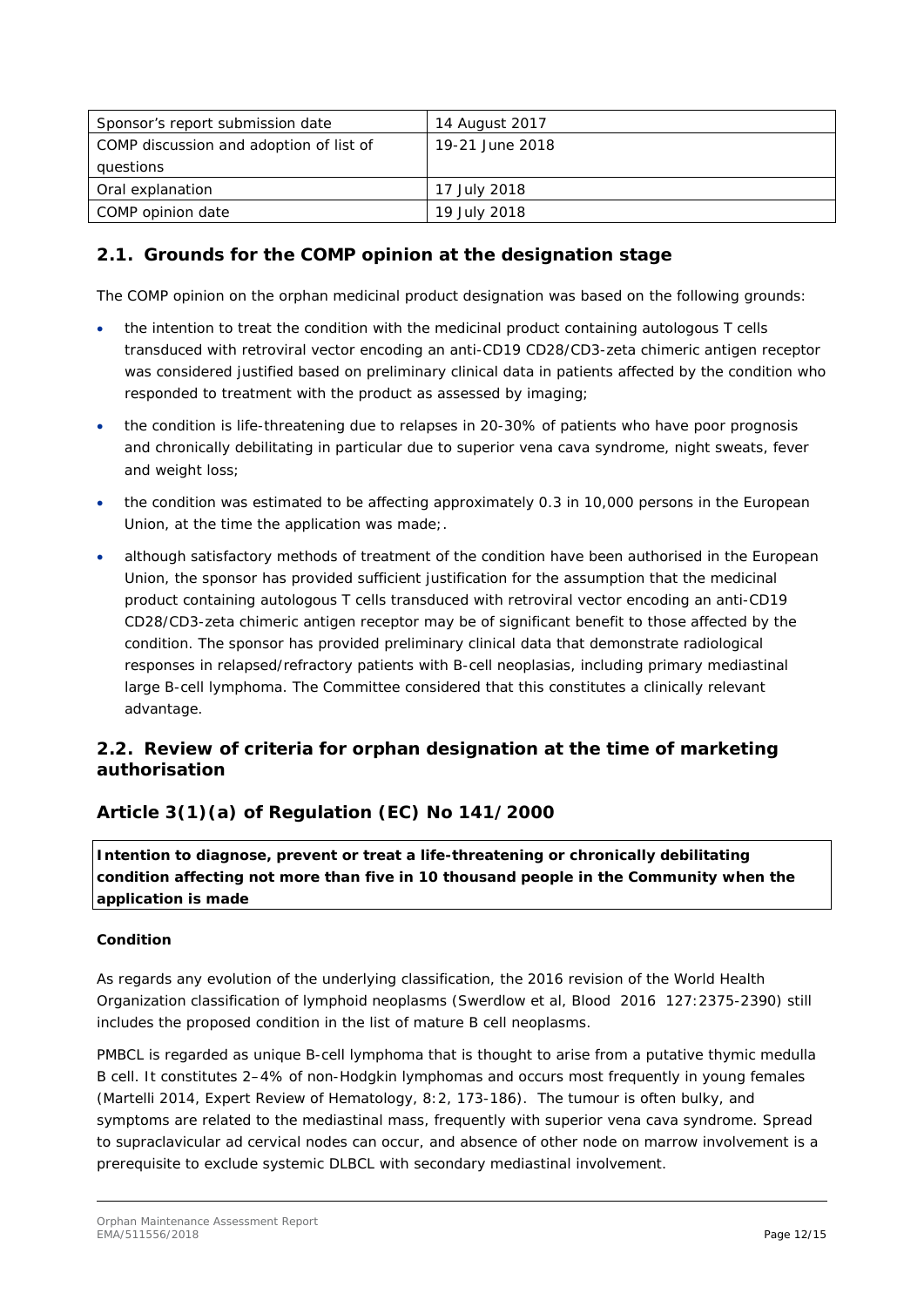The therapeutic indication refers to "the treatment of adult patients with primary mediastinal large B cell lymphoma (PMBCL), after two or more lines of systemic therapy." It is acknowledged that the therapeutic indication falls entirely within the granted orphan designation"treatment of primary mediastinal large B-cell lymphoma".

### **Intention to diagnose, prevent or treat**

Further to the CHMP opinion the intention to treat the orphan condition was considered justified.

Please see EPAR - scientific discussion.

### **Chronically debilitating and/or life-threatening nature**

The sponsor has not identified any change in the seriousness of the condition since the designation stage, and noted that patients with PMBCL vary in clinical presentation, prognosis, and response to current therapies. As with DLBCL, PMBCL is an aggressive lymphoma and if left untreated, results in survival of weeks to months (Cultrera and Dalia 2012). Patients with PMBCL often present with a bulky tumour in the anterior mediastinum that is rapidly progressive and gives rise to local compressive symptoms, including early dyspnoea, cough, dysphagia and compromising the airway or great vessels, producing a superior vena cava syndrome.

In line with the initial designation application, it was accepted that the condition is life-threatening due to relapses in 20-30% of patients who have poor prognosis and chronically debilitating in particular due to superior vena cava syndrome, night sweats, fever and weight loss.

### **Number of people affected or at risk**

For the number of people affected by the condition, an estimate of approximately 0.45 per 10,000 was proposed based on the assumption that PMBCL accounts for up to 10% of DLBCL cases with reference to ESMO guidelines (Vitolo et al., Ann Oncol. 2016;27(suppl 5):v91-v1022016).

The DLBCL figure has been in turn estimated based on ECIS and HMRN data, as described in the corresponding section above (DLBCL). An approximately 0.5 per 10,000 estimate for PMBCL was consequently agreed.

## **Article 3(1)(b) of Regulation (EC) No 141/2000**

*Existence of no satisfactory methods of diagnosis prevention or treatment of the condition in question, or, if such methods exist, the medicinal product will be of significant benefit to those affected by the condition.*

### **Existing methods**

At the designation stage, the COMP considered that products authorised for broader indications, including e.g. DLBCL or NHL indications, should be taken into consideration as existing authorised treatments.

As per the ESMO guidelines (Vitolo et al, Annals of Oncology, Volume 27, Issue suppl\_5, 1 September 2016, Pages v91–v102), the combination of rituximab with cyclophosphamide, doxorubicin, vincristine and prednisolone (R-CHOP) or with VACOP-B (etoposide, doxorubicin, cyclophosphamide, vincristine, prednisolone and bleomycin)/MACOP-B (methotrexate, doxorubicin, cyclophosphamide, vincristine, prednisolone and bleomycin) (R-V/MACOP-B), dose-dense CHOP (R-CHOP14) or more intensive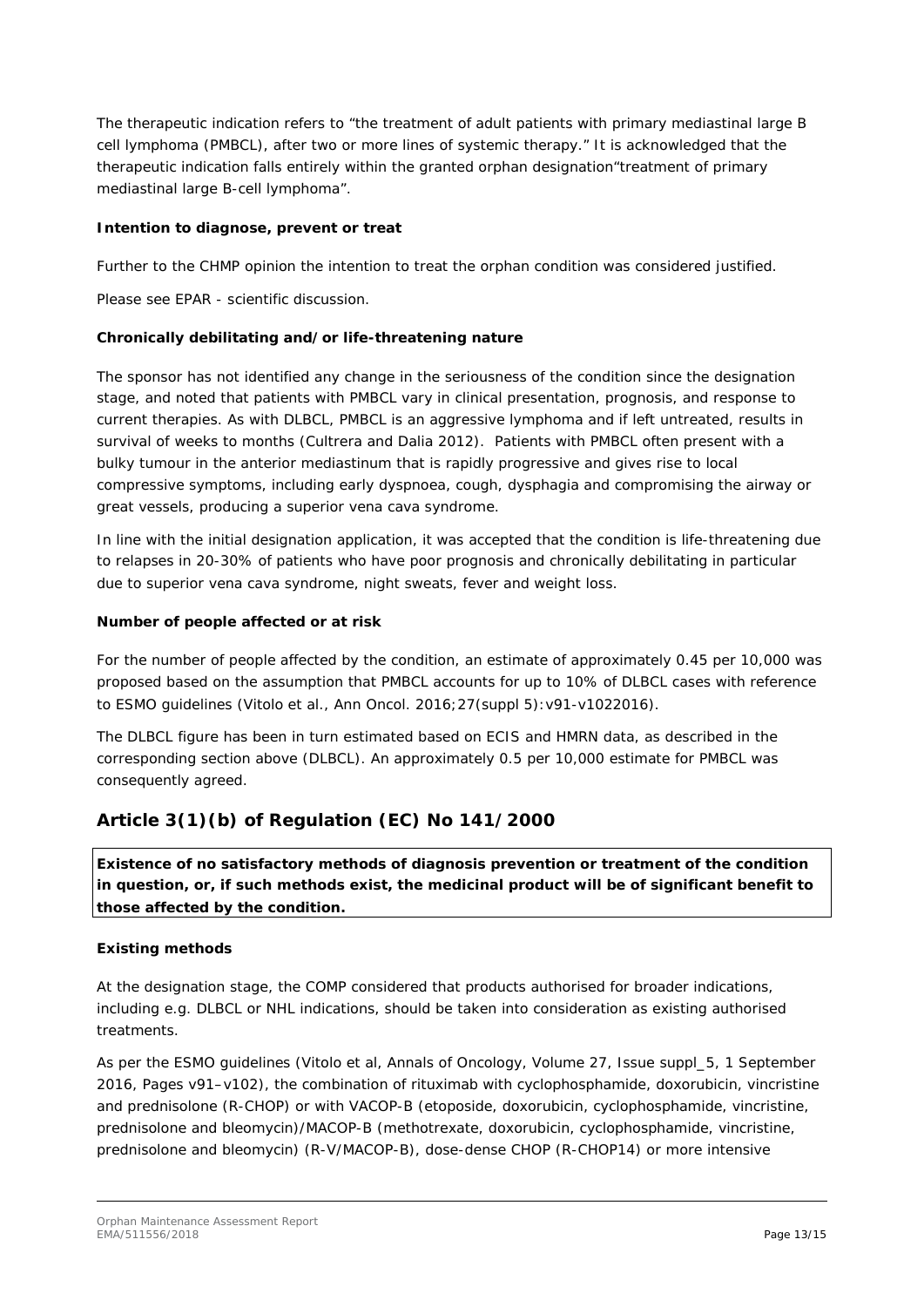regimens such as DA-EPOCH-R (dose-adjusted etoposide, prednisone, vincristine cyclophosphamide, doxorubicin and rituximab) are the current standard treatments.

Consolidative mediastinal RT is recommended in responding patients treated with standard-dose chemoimmunotherapy (R-CHOP/R-V/MACOP-B). HDCT followed by ASCT is not recommended in patients who achieved complete remission, but in young patients who do not obtain an adequate response, an intensification therapy with HDCT/ASCT is recommended (Vitolo et al, Annals of Oncology, Volume 27, Issue suppl\_5, 1 September 2016, Pages v91–v102).

In particular for relapsed/refractory PMBCLs, ESMO guidelines note that salvage treatment strategies of similar to nodal DLBCLs and include attempting reinduction with non-cross-resistant agents followed by consolidation with HDCT/ASCT in patients with chemosensitive disease.

### **Significant benefit**

To address the issue of significant benefit in PMBCL, similarly to what was done for DLBCL, the applicant drew from the observations of the pivotal ZUMA-1 study and historical SCHOLAR-1 study, separated the observations pertaining specifically to PMBCL patients, discussed the received treatments and performed indirect comparisons of the results versus the existing products.

The sponsor clarified that all PMBCL subjects in SCHOLAR-1 received first line therapy containing an anthracycline and an anti-CD20 monoclonal antibody and received 2nd or later line therapy consisting of R-DHAP (6 subjects), R-GDP (2 subjects), R-GEMOX followed by R-DHAP (1 subject) and R-ICE followed by R-DHAP (1 subject). These regimens are consistent with the subjects with PMBCL enrolled into ZUMA-1 in the subjects with PMBCL treated in ZUMA-1 Phase 2, 6 out of 8 subjects (75%) responded, all of whom were complete responders, and median overall survival for these subjects has not been reached. Across all outcome measures, data are generally consistent with outcomes of ZUMA-1 subjects with DLBCL. This compares to a response rate of 20% in the 10 PMBCL subjects in SCHOLAR-1 (none of whom achieved complete response). Median overall survival was 7.7 months for PMBCL subjects in SCHOLAR-1. The following table describes the responses for PMBCL.

|                                                | ZUMA-1        | <b>SCHOLAR-1</b> |
|------------------------------------------------|---------------|------------------|
|                                                | $(N = 8)$     | $(N=10)$         |
| ORR (%) [95% CI]                               | 75 (35, 97)   | 20(3, 56)        |
| CR(%)                                          | 75            | 0                |
| Duration of Response, median (months) [95% CI] | NR (11.1, NR) | NA.              |
| Duration of Response, CR, median (months) [95% | NR (11.1, NR) | <b>NA</b>        |
| CI]                                            |               |                  |
| Overall Survival, median (months) [95% CI]     | NR (4.9, NR)  | 7.7(4.3, NR)     |
| 6 month OS (%) [95% CI]                        | 88 (39, 98)   | 60(25, 83)       |
| 12 month OS (%) [95% CI]                       | 75 (32, 93)   | 48 (16, 75)      |
| 18 month OS (%) [95% CI]                       | 75 (32, 93)   | 48 (16, 75)      |

| Table 3. Responses in PMBCL patients |  |  |
|--------------------------------------|--|--|
|                                      |  |  |

During the oral explanation further indirect comparisons between the above results were discussed. It was also pointed out that the response rates in the pivotal trial compared favourably to pixantrone monotherapy (ORR of 40%) in heavily pretreated R/R aggressive non-Hodgkin lymphomas (Pettengel et al. Leukemia & Lymphoma, May 2012; 53(5): 836–841), and that there are no options specifically recommended after 2nd relapse in the ESMO guidelines, similarly to what was discussed for DLBCL (see corresponding section above).